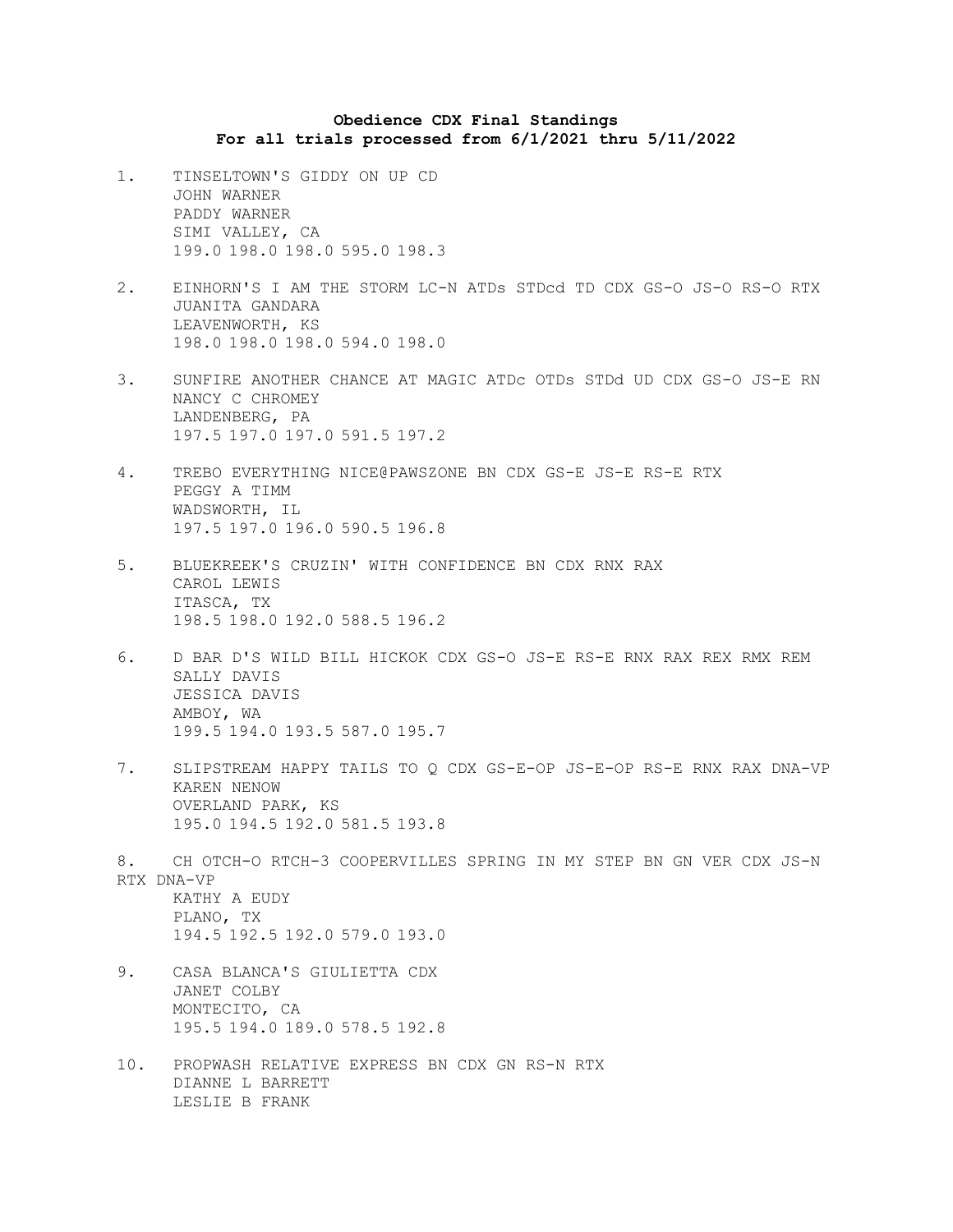PUTNAM, CT 194.0 193.5 189.0 576.5 192.2

Alternates

- 11. STONE RIDGE INVERNESS RESURGENCE CDX PENNY B JAMESON SALT LAKE CITY, UT 195.5 190.5 190.0 576.0 192.0
- 12. AFTERALL OAK&ASH MAKER OF MISCHIEF BN GN ODX CDX RTX RTC DNA-VP PATRICIA ANN PIERCE ALPHARETTA, GA 195.5 190.0 190.0 575.5 191.8
- 13. ELEMENTS ALL THE WAY UP CDX GS-O JS-N RS-O RNX RAX RMX REX DNA-VP AURELIA SCHNEIDERHEIT NADINE SCHOTT 76356 WEINGARTEN, GERMANY 193.5 191.0 190.0 574.5 191.5
- 14. ATCH RTCH-2 STARPOINT TUCK AWAY MEMORIES STDs CDX JS-E-SP RTX DNA-VP CYNTHIA HOKES CLEVELAND, OH 192.0 190.5 188.0 570.5 190.2
- 15. RTCH SCALLYWAG LIKE SALT & PEPPER CDX RTX DNA-VP FRAUKE THOMAS 46485 WESEL, GERMANY 195.5 195.0 176.0 566.5 188.8
- 16. TRITON'S FLUFF N TOUGH BN CDX RNX RAX REX REM DNA-CP CASSIE PARKER POOLVILLE, TX 188.5 188.0 184.0 560.5 186.8
- 17. REVELAIRE'S TOUCH OF SUGAR & SPICE BN CDX SHERRY ALTMAN TOM ALTMAN VENICE, FL 193.5 185.5 180.0 559.0 186.3
- 18. CH HIGHLINE'S TO SIR WITH LOVE CDX GS-N JS-N RS-N RTX DNA-VP JACQUIE HALLENBECK GREENWOOD VILLAGE, CO 188.0 185.0 183.0 556.0 185.3
- 19. SAND RIDGE STARS OVER TEXAS CDX RN HOPE PEAVEY FORT MEADE, FL 185.5 183.5 176.0 545.0 181.7